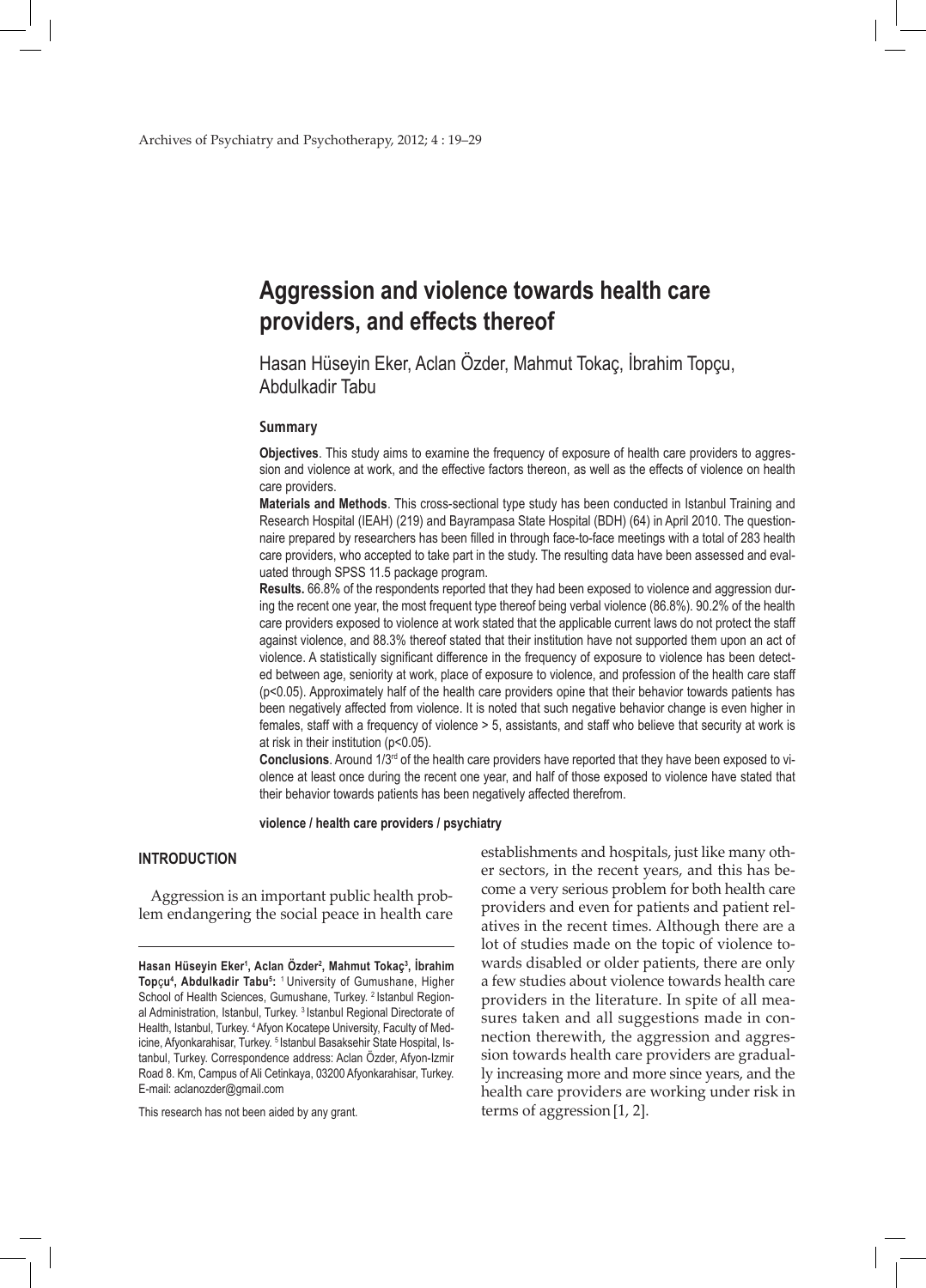The definition of violence developed by a WHO working group in 1996 is as follows: "The intentional use of physical force or power, threatened or actual, against oneself, another person, or against a group or community, that either results in or has a high likelihood of resulting in injury, death, psychological harm, maldevelopment or deprivation."[3]. Aggression can be faced in three types as verbal, physical and sexual. Aggression at health care establishments and institutions comes up in the form of verbal aggression, physical assault and sexual assault/harassment by patients or patient relatives or any other individuals whomsoever they are [4]. The studies have revealed that 25 to 88% of healthcare providers have been exposed to verbal, physical or sexual assault or aggression during the recent one year [5, 6, 7, 8]. The multi-center studies conducted so far in connection therewith have demonstrated differences between on one hand the frequency of aggression and on the other hand the provinces, professions and workplace or unit of staff, or the workplace being a state hospital or a training and research hospital [8]. The committers of aggression are reported to be patient relatives most often, followed by patients jointly with patient relatives in the second rank, and patients themselves in the third rank [9].

The studies focused on the ways to prevent aggression have reported that it is possible to reduce the aggression risk by effective management of health care establishments and institutions, and through protection and prevention studies on aggression, as well as by training the health care staff on aggression-related matters such as predicting and detecting the risk situations in time or effective handling and management of risks [4, 6, 7, 10]. Another study has reported a reduction in both physical (OR 0.7, %95 GA 0.6–0.95), and non-physical (OR 0.5, %95GA 0.4–0.6) aggression through support of supervisory personnel [11].

This study has been carried out to determine the frequency of exposure of health care staff to aggression and aggression at Istanbul Training and Research Hospital and Bayrampaşa State Hospital, and to detect the effective factors thereof and the effects of aggression on the staff.

#### **MATERIALS AND METHODS**

This cross-sectional type study has been conducted in April 2010 in state and training and research hospitals to study the exposure to aggression and the factors effecting them. In Turkey, state hospitals provide secondary health care. In state hospitals the daily polyclinic numbers per bed, emergency appeals and number of inpatients are busier comparing to the training and research hospitals which give tertiary healthcare service. Training and research hospitals give service to the specific patients and illnessess, and generally they serve to the ones who can not be treated in state hospitals and also to the patients whose illnesses could not be diagnosed. In Istanbul, there are both state and training as well as research hospitals. A training and research hospital and a state hospital have been randomly chosen. In those hospitals the information about the research has been given to the workers and the questionnaire has been applied to the ones who accepted to have on a total of 283 health care providers working in different professional groups (such as clinic chiefs, assistant chiefs, specialized doctors, residents, nurses, caregivers and receptions, etc.) in Istanbul Training and Research Hospital (342/219) and Bayrampaşa State Hospital (98/64), after getting their informed consent relating thereto.

The questionnaire consisted of 20 questions, prepared by the research team for health care providers through a literature scanning, was not an inventory but contained various questions on some certain socio-demographical particulars, such as whether the responding health care providers have suffered from any aggression during the recent one year or not, the attitude and behavior of hospital management, the reason or cause of aggression, and the post-aggression changes in behavior of victims of aggression.

**Limitation of the study:** The questionnaire was prepared specifically by researchers and a well-known inventory was not used.

**Ethics:** The participation in the study was voluntary and all participants gave their approval for the study. It was not necessary to obtain the agreement of an ethics committee for the study as this is a survey which was analyzed in an anonymous manner. The study was also approved by the institutions. Before data collec-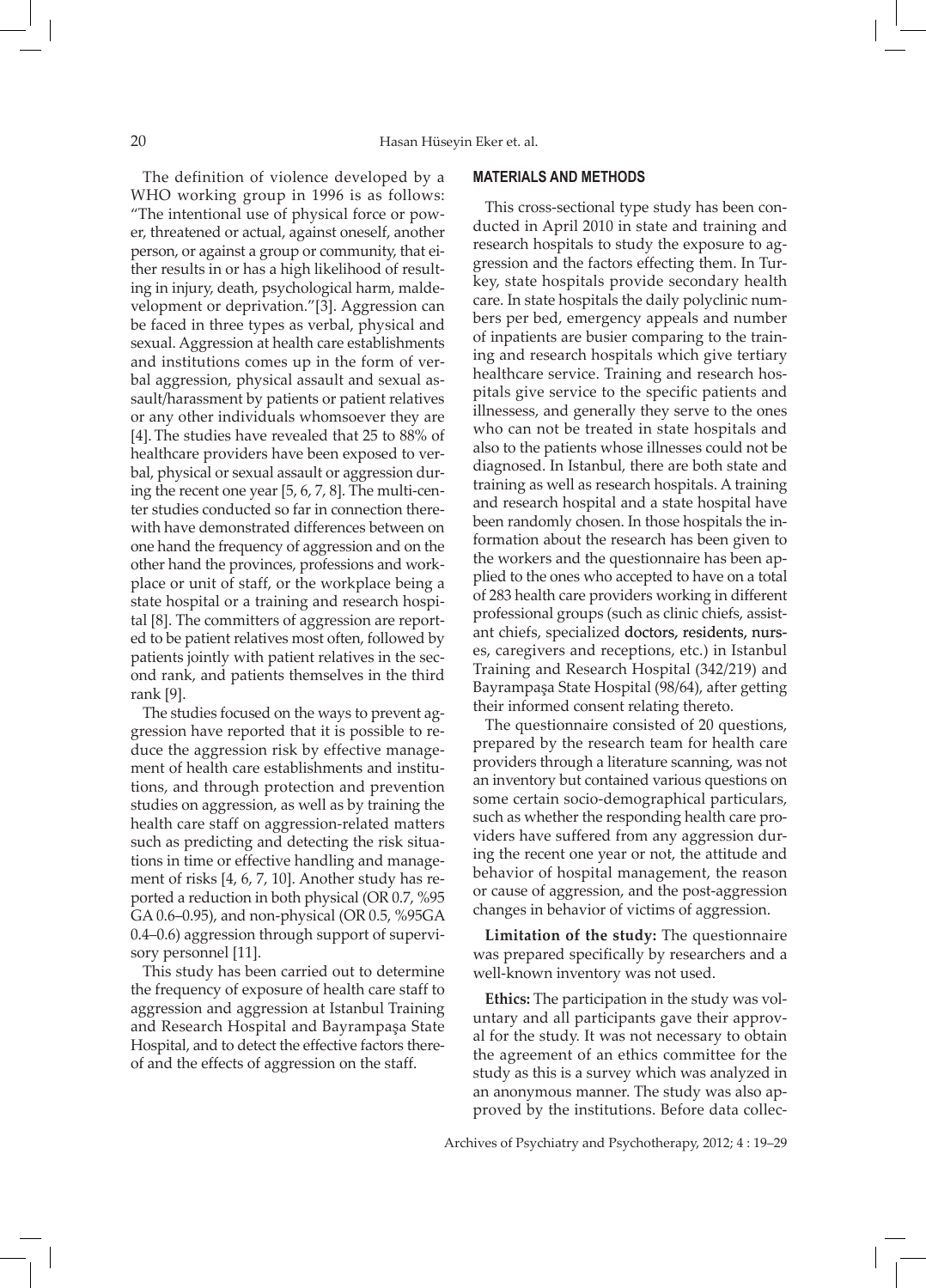tion, the purpose of the study was explained and each member of the volunteered care giving staff signed a consent form.The participating institutions were told, prior to the study, that the study results would be published in a medical journal in an anonymous form, to which they gave their consent.

**Statistics:** The resulting data have been assessed and evaluated by SPSS 11.5 package program. Chi square test was employed for statistical analysis. p<0.05 was accepted and treated as statistically significant.

# **RESULTS**

Most of the responding health care providers (77.4%) (219) were working in the Training and Research Hospital, while 22.6% (64) thereof were working in the State Hospital. 58% of respondents were males, 43.1% (122) were below 30 years of age, and 45.6% (129) were working since less than 5 years (Tab. 1). Out of respondents, 91.1% (246/270) stated that the applicable current laws did not protect the staff against aggression, and 35.4% (91/257) categorized the security at hospital as bad / very bad, and 25.9%

(69/266) expressed that they did not approve the patient rights practices.

Nearly two out of three respondents (66.8%) (189/283) said that they had been exposed to aggression during the recent one year, and 73.1% (207/283) had witnessed aggression. No difference was found between institutions in terms of exposure to aggression and witnessing of aggression ( $p$  $>$ 0.05).

All of the general practitioners, 87.5% (56) of residents, 47.9% (23) of those in 40-49 age group, 58.1% (75) of the staff with a work seniority of less than 5 years, and 23.3% of the staff who categorize the security at their hospital as good / very good stated to had been exposed to aggression during the recent one year. Less exposure to aggression was detected among the 40 – 49 age group, the staff with a work seniority of less than 5 years, and the staff who categorize the security at their hospital as good / very good, while more exposure to aggression was detected in general practitioners and residents out of the professional groups (p<0.05) (Tab. 2). No statistically significant difference was detected between the institutions, marital status and sex of the health care providers on one hand, and their exposure to aggression during the recent one year on the other hand (p>0.05) (Tab. 2 – *next page*).

**Table 1.** Distribution of some demographic particulars of health care staff by health care institutions

| <b>Variables</b>                             |                                                            | <b>Health care institutions</b>   |                       |  |  |
|----------------------------------------------|------------------------------------------------------------|-----------------------------------|-----------------------|--|--|
| <b>Sex</b>                                   | <b>Training</b><br>and research<br>hospital<br>$(n=219)(%$ | State hospital<br>$(n=64)$ $(\%)$ | Total<br>n=283 (%100) |  |  |
| Females                                      | 94 (42.9)                                                  | 25(39.1)                          | 119 (42.0)            |  |  |
| Males                                        | 125(57.1)                                                  | 39 (60.9)                         | 164 (58.0)            |  |  |
| <b>Professions</b>                           |                                                            |                                   |                       |  |  |
| Clinic chief, assistant chief, Chief Intern  | 17(7.8)                                                    | 0(0)                              | 17(6.0)               |  |  |
| Specialized doctor                           | 44 (20.1)                                                  | 8(12.5)                           | 52 (18.4)             |  |  |
| Caregiver                                    | 16(7.3)                                                    | 7(10.9)                           | 23(8.1)               |  |  |
| Nurse. + X-Ray/ lab. technicians             | 37 (16.9)                                                  | 21(32.8)                          | 58 (20.5)             |  |  |
| Receptionist, secretary and security officer | 39 (17.8)                                                  | 21(32.8)                          | 60 (21.2)             |  |  |
| <b>Residents</b>                             | 64 (29.2)                                                  | 0(0)                              | 64 (22.6)             |  |  |
| General practitioners                        | 2(0.9)                                                     | 7(10.9)                           | 9(3.2)                |  |  |
| Age                                          |                                                            |                                   |                       |  |  |
| Below 30 years of age                        | 94 (42.9)                                                  | 28 (43.8)                         | 122 (43.1)            |  |  |

*table continued on next page*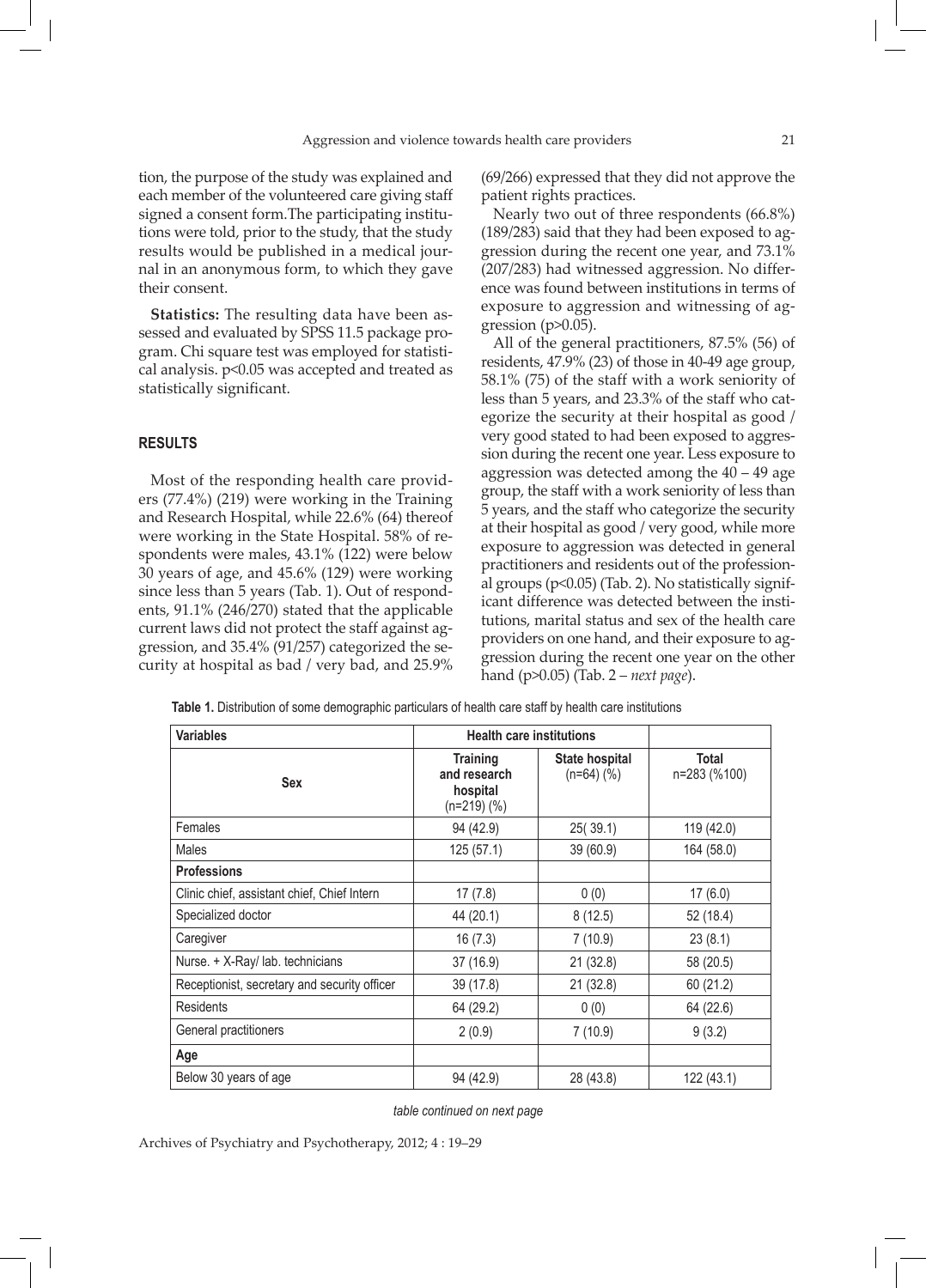| $30 - 39$                 | 61(27.9)   | 28 (43.8) | 89 (31.4)  |
|---------------------------|------------|-----------|------------|
| $40 - 49$                 | 42 (19.2)  | 6(9.4)    | 48 (17.0)  |
| 50 years of age and above | 22(10.0)   | 2(3.1)    | 24(8.5)    |
| <b>Work seniority</b>     |            |           |            |
| 0-4 years                 | 97 (44.3)  | 32(50.0)  | 129 (45.6) |
| 5-9 years                 | 50(22.8)   | 16(25.0)  | 66 (23.3)  |
| $10-14$ years             | 25(11.4)   | 12(18.8)  | 37(13.1)   |
| 15 years and above        | 47 (21.5)  | 4(6.2)    | 51(18.0)   |
| <b>Marital status</b>     |            |           |            |
| Married                   | 129 (63.2) | 41 (67.2) | 170 (64.2) |
| Single                    | 75 (36.8)  | 20 (32.8) | 95 (35.8)  |

**Table 2.** Frequency of exposure of health care staff to aggression by different variables

| Variables                                   |                         | <b>Exposure to aggression</b> |                               |          |
|---------------------------------------------|-------------------------|-------------------------------|-------------------------------|----------|
| <b>Sex</b>                                  | Aggression<br>n:189 (%) | No aggression<br>n: 94 (%)    | <b>Total</b><br>n: 283 (%100) | p        |
| Females                                     | 84 (70.6)               | 35 (29.4)                     | 119 (42.0)                    | $0.254*$ |
| Males                                       | 105 (64.0)              | 59 (36.0)                     | 164 (58.0)                    |          |
| <b>Professions</b>                          |                         |                               |                               |          |
| Clinic chief, assistant chief, chief intern | 11(64.7)                | 6(35.3)                       | 17(6.0)                       |          |
| Doctor                                      | 44 (72.1)               | 17 (27.9)                     | 52 (18.4)                     |          |
| Caregiver                                   | 14 (60.9)               | 9(39.1)                       | 23(8.1)                       | $0.000*$ |
| Nurse. + X-Ray/ lab. technicians            | 40 (69.0)               | 18 (31.0)                     | 58 (20.5)                     |          |
| Secretary and security officer, etc.        | 24 (40.0)               | 36 (60.0)                     | 60 (21.2)                     |          |
| <b>Residents</b>                            | 56 (87.5)               | 8(12.5)                       | 64(22.6)                      |          |
| Age                                         |                         |                               |                               |          |
| Below 30 years of age                       | 86 (70.5)               | 36 (29.5)                     | 122 (43.1)                    |          |
| $30 - 39$                                   | 63 (70.8)               | 26 (29.2)                     | 89 (31.4)                     | $0.026*$ |
| $40 - 49$                                   | 23 (47.9)               | 25(52.1)                      | 48 (17.0)                     |          |
| 50 years of age and above                   | 17 (70.8)               | 7(29.2)                       | 24(8.5)                       |          |
| <b>Work seniority</b>                       |                         |                               |                               |          |
| 0-4 years                                   | 75 (58.1)               | 54 (41.9)                     | 129 (45.6)                    |          |
| 5-9 years                                   | 47 (71.2)               | 19 (28.8)                     | 66 (23.3)                     | $0.036*$ |
| $10-14$ years                               | 29 (78.4)               | 8(21.6)                       | 37(13.1)                      |          |
| 15 years and above                          | 38 (74.5)               | 13(25.5)                      | 51(18.0)                      |          |
| <b>Marital Status</b>                       |                         |                               |                               |          |
| Married                                     | 116 (68.2)              | 54 (31.8)                     | 170(64.2)                     | $0.891*$ |
| Single                                      | 66 (69.5)               | 29 (30.5)                     | 90(35.8)                      |          |
| <b>Institutions</b>                         |                         |                               |                               |          |
| Training and research hospital              | 148 (67.6)              | 71 (32.4)                     | 219(77.4)                     | $0.651*$ |
| State Hospital                              | 41 (64.1)               | 23 (35.9)                     | 64(22.6)                      |          |
| <b>Security at institution</b>              |                         |                               |                               |          |
| Good / very good                            | 22 (36.7)               | 38 (63.3)                     | 60 (23.3)                     |          |
| Fair                                        | 81 (76.4)               | 25(23.6)                      | 106 (41.1)                    | $0.000*$ |
| Bad / very bad                              | 81 (88.0)               | 11 $n(12.0)$                  | 92 (35.7)                     |          |

\*Chi square

 $\overline{\phantom{a}}$ 

Archives of Psychiatry and Psychotherapy, 2012; 4 : 19–29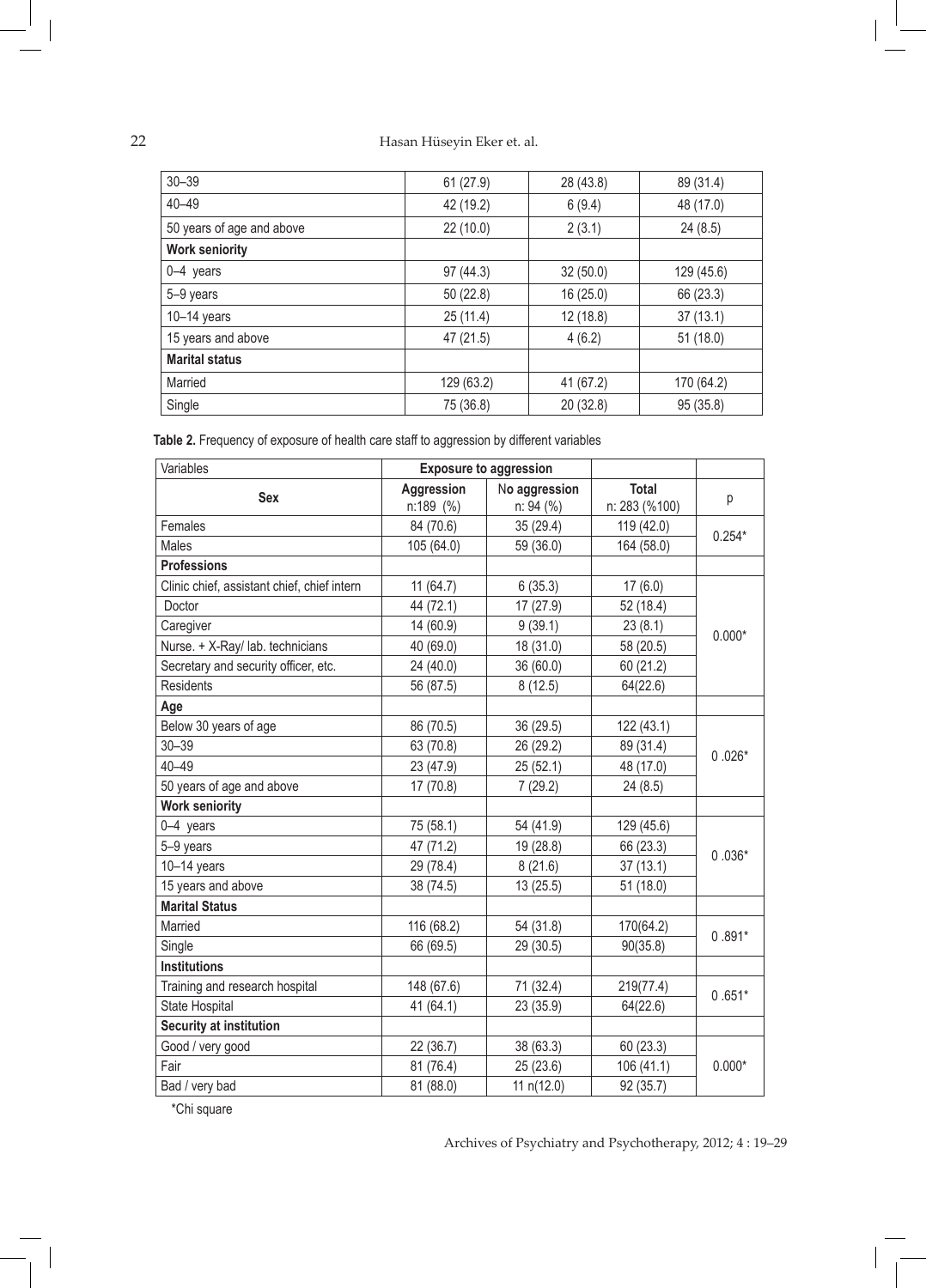It was reported that during the recent one year 7.4% (11) of the staff of the Training and Research Hospital, and 24.4% (10) of the staff of the State Hospital had suffered from verbal and physical assaults. A statistically significant difference was found between institutions in terms of the types of aggression (p<0.05) (Tab. 3).

Out of the victims of aggression during the recent one year, 60.3% (114) had suffered from aggression committed by patient relatives, 47.6% had been exposed to aggression 2–4 times, and as for 42.1% (77), the causes underlying the aggression were long waits for examination or queue problems. No statistically significant difference

| <b>Variables</b>                            | <b>Health care institutions</b>             |                                        |                              |          |
|---------------------------------------------|---------------------------------------------|----------------------------------------|------------------------------|----------|
| Type of aggression                          | <b>Training</b><br>and research<br>hospital | <b>State</b><br>hospital<br>$n=41$ (%) | <b>Total</b><br>n=189 (%100) | p        |
|                                             | n=148 (%)                                   |                                        |                              |          |
| Verbal                                      | 133 (89.9)                                  | 31(75.6)                               | 164 (86.8)                   |          |
| Verbal and physical                         | 11 $(7.4)$                                  | 10(24.4)                               | 21(11.1)                     | $0.006*$ |
| Physical                                    | 0(0)                                        | 4(2.7)                                 | 4(2.1)                       |          |
| <b>Frequency of aggression</b>              |                                             |                                        |                              |          |
| At least once                               | 32 (21.6)                                   | 12 (29.3)                              | 44 (23.3)                    |          |
| 2-4 times                                   | 75(50.7)                                    | 15 (36.6)                              | 90 (47.6)                    | $0.272*$ |
| 5 times and more                            | 41 (27.7)                                   | 14 (34.1)                              | 55 (29.1)                    |          |
| <b>Committers of aggression</b>             |                                             |                                        |                              |          |
| Patients                                    | 23 (15.5)                                   | 11(26.8)                               | 34 (18.0)                    |          |
| Patients and their relatives                | 31 (20.9)                                   | 5(12.2)                                | 36 (19.0)                    | $0.175*$ |
| Patient relatives                           | 89 (60.1)                                   | 25 (61.0)                              | 114 (60.3)                   |          |
| Other health care staff                     | 5(3.4)                                      | 0(0)                                   | 5(2.6)                       |          |
| <b>Location of aggression</b>               |                                             |                                        |                              |          |
| Emergency unit                              | 74 (50.0)                                   | 33 (80.5)                              | 107 (56.6)                   |          |
| Service units                               | 59 (39.9)                                   | 4(9.8)                                 | 63 (33.3)                    | $0.000*$ |
| Polyclinics and other Units                 | 15(10.1)                                    | 5(9.7)                                 | 19 (10.1)                    |          |
| Reason of aggression                        |                                             |                                        |                              |          |
| Negligence and lack of care                 | 5(3.5)                                      | 0(0.0)                                 | 5(2.7)                       |          |
| Inadequate treatment                        | 3(2.1)                                      | 0(0.0)                                 | 3(1.6)                       |          |
| Inappropriate demands                       | 43 (29.9)                                   | 11(28.2)                               | 54 (29.5)                    | $0.525*$ |
| Long wait for examination or queue problems | 57 (39.6)                                   | 20 (51.3)                              | 77 (42.1)                    |          |
| Inadequate physical conditions or staff     | 26 (18.1)                                   | 7(17.9)                                | 33 (18.0)                    |          |

| Table 3. Distribution of different aggression-related variables of health care staff victims of aggression by institutions |  |  |  |
|----------------------------------------------------------------------------------------------------------------------------|--|--|--|
|                                                                                                                            |  |  |  |

\*Chi square

It is further reported that 50% (74) of the staff of the Training and Research Hospital, and 80.5% (33) of the staff of the State Hospital have been exposed to aggression in emergency service. A statistically significant difference has been found between institutions in terms of the location of aggression (p<0.05) (see Tab. 3).

was found between institutions in terms of committers of aggression, frequency of aggression and reasons/causes of aggression (p>0.05) (see Tab. 3).

Out of the victims of aggression during the recent one year, 19% (36) stated that their hospital has initiated a post-aggression proceeding, and 50.8% (96) have reported a change in their post-aggression behavior towards patients. Post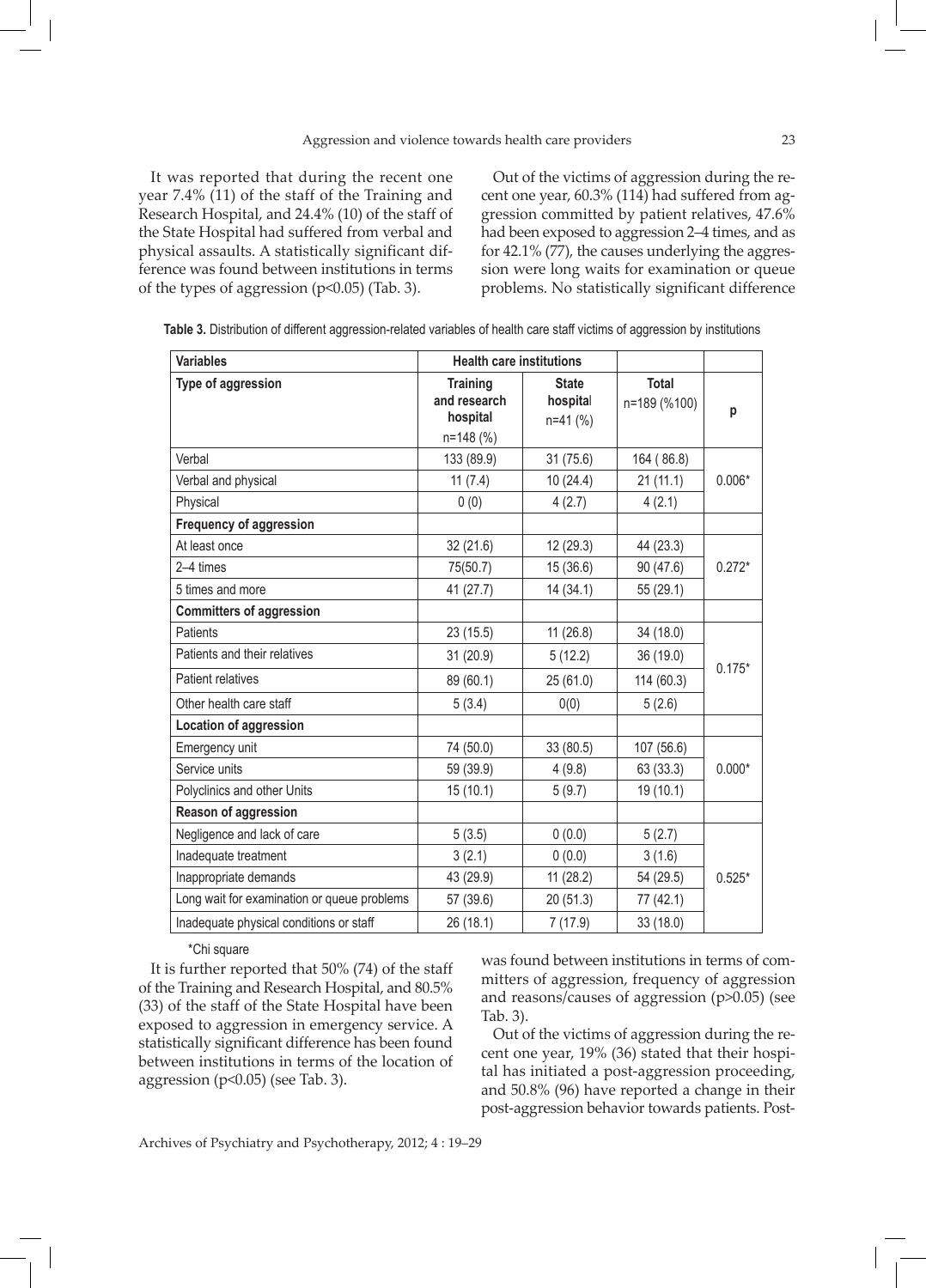aggression proceedings were found as more frequent (31.7%) in the State Hospital, and negative effect of aggression on behavior of victim towards patients was found higher (58.8%) in the Training and Research Hospital (p<0.05) (Tab. 4).

in 59.5% (50) of women, 69.6% (39) of residents, 67.3% (37) of the staff who had suffered from aggression 5 times or more during the recent one year, and 64.2% (52) of the staff who categorized the security at their hospital as bad / very bad

**Table 4.** Distribution of post-aggression actions and effects of aggression by institutions

| <b>Variables</b>                                                 | <b>Health care institutions</b> |                |               |          |
|------------------------------------------------------------------|---------------------------------|----------------|---------------|----------|
| Is any action taken after aggression?                            | <b>Training</b>                 | State hospital | <b>Total</b>  | p        |
|                                                                  | and research<br>hospital        | $n=41$ (%)     | $n = 189$ (%) |          |
|                                                                  | $n=148$ (%)                     |                |               |          |
| Yes                                                              | 23(15.5)                        | 13(31.7)       | 36 (19.0)     |          |
| No                                                               | 125 (84.5)                      | 28 (68.3)      | 153 (81.0)    | $0.025*$ |
| Type of actions taken                                            |                                 |                |               |          |
| Apologizing                                                      | 11(47.8)                        | 2(15.4)        | 13 (36.1)     |          |
| Conciliation                                                     | 7(30.4)                         | 6(46.2)        | 13(36.1)      |          |
| Investigation is started about me                                | $1(4.3\%)$                      | 0(0.0)         | 1(2.8)        | $0.261*$ |
| Incident is reported to juridical authorities                    | 3(13.0)                         | 3(23.1)        | 6(16.7)       |          |
| Others                                                           | 1(4.3)                          | 2(15.4)        | 3(8.3)        |          |
| Have you received adequate support                               |                                 |                |               |          |
| from management of your institution?                             |                                 |                |               | $0.129*$ |
| Yes                                                              | 19 (13.8)                       | 1(3.0)         | 20 (11.7)     |          |
| <b>No</b>                                                        | 119 (86.2)                      | 32 (97.0)      | 151 (88.3)    |          |
| Changes in post-aggression behavior<br>towards patients          |                                 |                |               |          |
| Negatively affected                                              | 87 (58.8)                       | 9(22.0)        | 96 (50.8)     |          |
| Not affected                                                     | 61 (41.2)                       | 32 (78.0)      | 93 (49.2)     | $0.000*$ |
| Areas of negative effects                                        |                                 |                |               |          |
| Reduction of time spent for patients                             | 11(12.9)                        | 2(22.2)        | 13(13.8)      |          |
| Avoiding to take medical risks                                   | 18 (21.2)                       | 3(33.3)        | 21(22.3)      |          |
| Reduction of care or interest shown to pa-<br>tients             | 17 (20.0)                       | 1(11.1)        | 18 (19.1)     | $0.644*$ |
| Reduction of communications with patients<br>and their relatives | 39 (45.9)                       | 3(33.3)        | 42 (44.7)     |          |

\*Chi square

Post-aggression proceedings or actions were mostly in the form of apologizing and conciliation (72.2%), and the negative effects were mostly in the form of a reduction in communications with patients and patient relatives (44.7%). No statistically significant difference was detected between institutions in terms of types of postaggression proceedings and issues of negative effects (p>0.05) (see Tab. 4).

It is reported that post-aggression behavior of victims towards patients was affected negatively

(Tab. 5 – *next page*). Negative effects of aggression on post-aggression behavior of victims towards patients were reported more often in females, residents, and the staff who had suffered from aggression 5 times or more during the recent one year, and the staff who categorized the security at their hospital as bad / very bad (p<0.05) (Tab. 5). No statistically significant difference was found between on one hand the post-aggression changes of behavior of the health care providers towards patients and on the other hand the work seniority and age of staff and the location of aggression (p>0.05).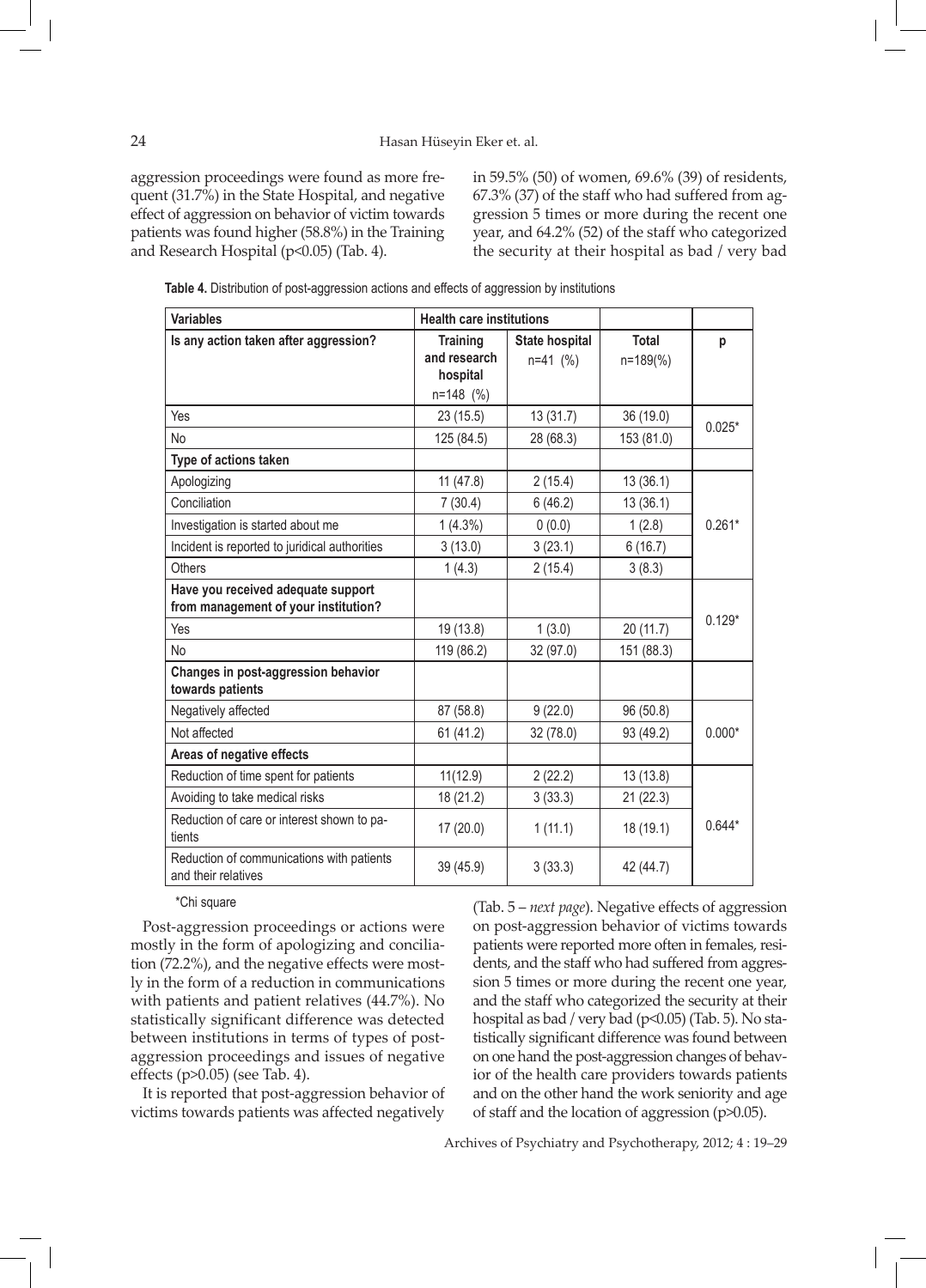| <b>Variables</b>                            | <b>Behavior towards patients</b> |                     |              |          |
|---------------------------------------------|----------------------------------|---------------------|--------------|----------|
| <b>Sex</b>                                  | <b>Negatively</b>                | <b>Not affected</b> | <b>Total</b> | P        |
|                                             | affected                         | $n:93$ (%)          | n:189 (%)    |          |
|                                             | n: 96 (%)                        |                     |              |          |
| Females                                     | 50 (59.5)                        | 34 (40.5)           | 84 (44.7)    | $0.040*$ |
| Males                                       | 46 (43.8)                        | 59 (56.2)           | 105 (55.3)   |          |
| <b>Professions</b>                          |                                  |                     |              |          |
| Clinic chief, assistant chief, chief intern | 7(63.6)                          | 4(36.4)             | 11(5.8)      |          |
| Specialized doctor                          | 15 (42.9)                        | 20(57.1)            | 35 (18.9)    |          |
| Caregiver                                   | 4(28.6)                          | 10(71.4)            | 14(7.4)      |          |
| Nurse. + X-Ray/ lab. technicians            | 21 (52.5)                        | 19 (47.5)           | 40 (21.1)    | $0.004*$ |
| Secretary and security officer, etc.        | 6(25.0)                          | 18 (75.0)           | 24 (12.6)    |          |
| <b>Residents</b>                            | 39 (69.6)                        | 17(30.4)            | 56 (29.5)    |          |
| General practitioners                       | 4(44.4)                          | 5(55.6)             | 9(4.7)       |          |
| Age                                         |                                  |                     |              |          |
| Below 30 years of age                       | 46 (53.5)                        | 40 (46.5)           | 86 (45.3)    |          |
| $30 - 39$                                   | 31 (49.2)                        | 32(50.8)            | 63 (32.2)    |          |
| $40 - 49$                                   | 11(47.8)                         | 12 (52.2)           | 23 (12.6)    | $0.921*$ |
| 50 years of age and above                   | 8(47.1)                          | 9(52.9)             | 17(8.9)      |          |
| <b>Work seniority</b>                       |                                  |                     |              |          |
| 0-4 years                                   | 43 (57.3)                        | 32(42.7)            | 75 (40.0)    |          |
| 5-9 years                                   | 19 (40.4)                        | 28 (59.6)           | 47 (24.7)    |          |
| $10-14$ years                               | 14 (48.3)                        | 15(51.7)            | 29 (15.3)    | $0.330*$ |
| 15 years and above                          | 20 (52.6)                        | 18 (47.4)           | 38 (20.0)    |          |
| How many times                              |                                  |                     |              |          |
| At least once                               | 17 (38.6)                        | 27(61.4)            | 44 (23.5)    |          |
| 2-4 times                                   | 41 (46.6)                        | 47 (53.4)           | 88 (47.1)    | $0.010*$ |
| 5 times and more                            | 37 (67.3)                        | 18 (32.7)           | 55 (29.4)    |          |
| Workplace                                   |                                  |                     |              |          |
| Emergency unit                              | 55 (51.9)                        | 51 (48.1)           | 106 (56.3)   |          |
| Service units                               | 31 (49.2)                        | 32 (50.8)           | 63 (33.2)    |          |
| Polyclinics                                 | 9(69.2)                          | 4(30.8)             | 13(6.8)      | $0.132*$ |
| Other units                                 | 1(14.3)                          | 6(85.7)             | 7(3.7)       |          |
| <b>Security</b>                             |                                  |                     |              |          |
| Good / very good                            | 5(22.7)                          | 17(77.3)            | 22 (12.4)    |          |
| Fair                                        | 36 (44.4)                        | 45 (55.6)           | 81 (43.8)    | $0.001*$ |
| Bad / very bad                              | 52 (64.2)                        | 29 (35.8)           | 81 (43.8)    |          |

**Table 5.** Distribution of post-aggression behavior of health care staff victims of aggression towards patients by some variables

### **DISCUSSION**

In this study, the 67.6 % (148) of the staff of training and research hospital and 64.1 % (41) of state hospital staff stated to be exposed to aggression. The gap between the hospitals

about the frequency being exposed to aggression has not been found statistically significant. However, while the percentage has been more in training and research hospitals in terms of being exposed to this verbal aggression (89.9

Archives of Psychiatry and Psychotherapy, 2012; 4 : 19–29

\*Chi square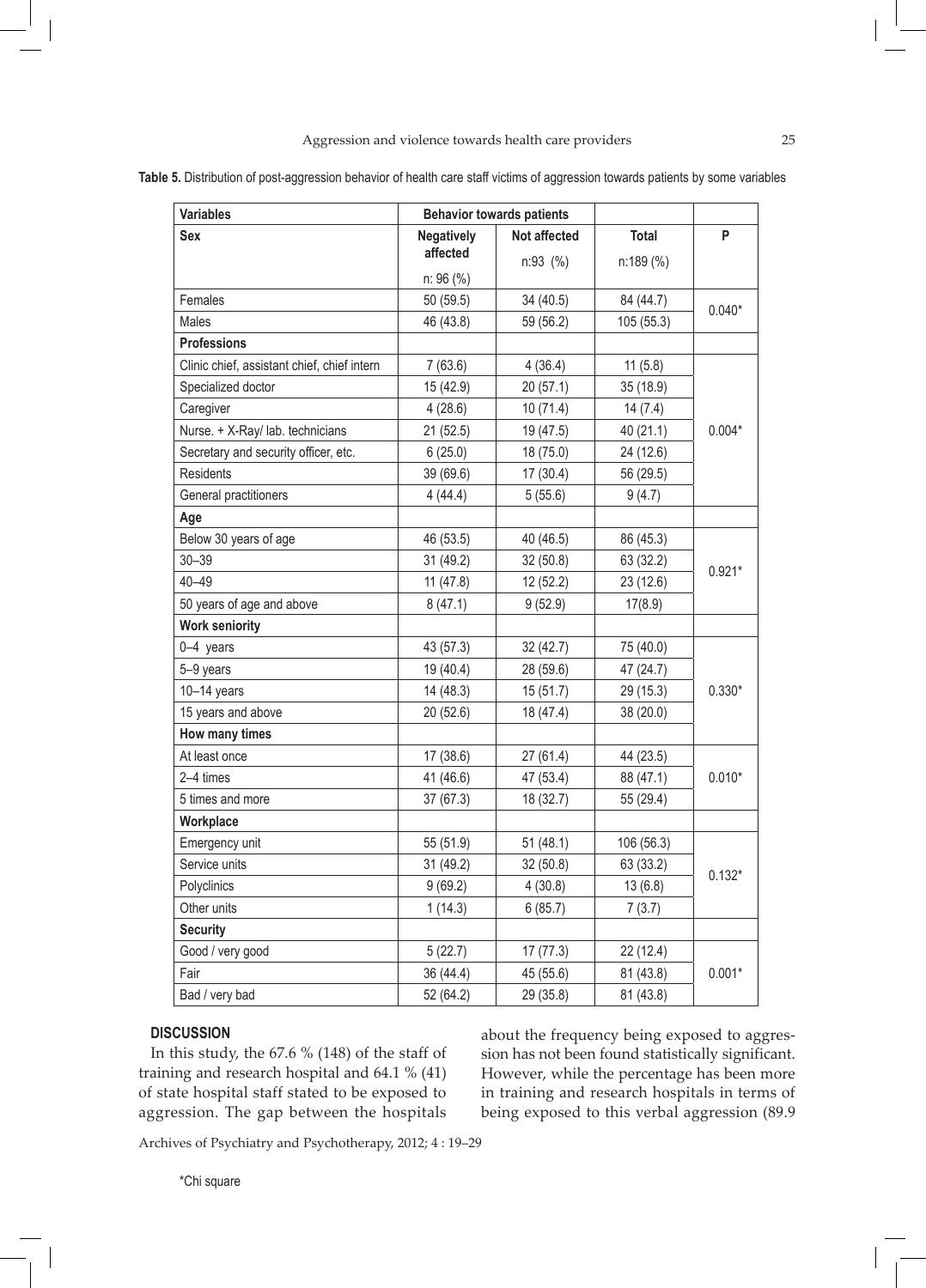%) in state hospitals both verbal and physical aggression has been much more...? ( $p<0.05$ ) In our country, in the case of emergency, state hospitals' emergency rooms, which provide secondary health care, are mostly appealed. The patients who are brought here get a medical care as much as the hospital's capabilities allow. The complicated cases, who can not be treated there, are sent to the training and research hospitals. The emergency patient and the relatives of him, who have the impact of the event, argue to the hospital staff. Hence, in our study the 80.5 % of the staff who were exposed to aggression in the state hospitals stated that they were exposed at the emergency room. According to our research, there were no statistically significant differences between the frequency of being exposed to aggression and the reasons of being exposed to aggression.

From the point of action taken after aggression, aggression is happening in research and training hospitals, but less action after aggression is taken there. Therefore, aggression is not accepted as a hazard. They are aware of aggression problem in state hospitals and take precautions and tighten the security  $(p<0.05)$ .

 In the study, it was reported that 70.6% of women, 64.0% of men and 66.8% of all staff have been exposed to aggression during the recent one year. The studies have revealed that 25 to 88% of healthcare providers had been exposed to verbal, physical or sexual assault or aggression during the recent one year [5, 8]. The frequency of exposure of all staff to aggression, detected in this study, is coherent with the findings and results of other studies.

The studies of aggression towards health care providers and staff have reported different results as to frequency of aggression in different sexes. Accordingly, aggression towards males was more frequent in some studies [6, 12, 13], while it was more frequent in females in some others [10, 14, 15]. In our study, though frequency of exposure to aggression is slightly more in females, this difference has not been found significant ( $p > 0.05$ ).

In the following study, all of the general practitioners and 87.4% of the residents reported to had been exposed to aggression during the recent one year. In some other studies, the frequency of exposure to aggression is more frequent among nurses, followed by general practitioners, and then by specialized medical doctors and other groups of staff [9]. However, in a multi-center study conducted in various different health care establishments in Eskişehir, Ankara and Kütahya in 2002, the frequency of exposure to aggression was ranked as most frequent in general practitioners (67.6%), followed by nurses (58.4%), and then by faculty members (36.7%) and other professional groups (32.7%), and the differences between professional groups have been found significant (p<0.001) [8].In our study, the ranking of professional groups in terms of exposure to aggression is parallel to the results of the aforementioned multi-center study.

In the study, it is demonstrated that the health care providers who categorize the security at their hospital as good / very good are less exposed to aggression, and show a less negative behavior towards patients upon aggression. Another study has revealed that one in every five emergency services takes no action or measure so as to protect its staff against committers of aggression, and to this end, a security plan is suggested to be developed, together with standards for security personnel [16]. By improving the security actions and measures in hospitals, both the exposure of health care staff to aggression, and the negative effects of aggression on behavior of the staff towards patients may be reduced.

When the types of aggression were compared out of the victims of aggression during the recent one year, 86.8% (164) have suffered from verbal, 11.1% (21) from both physical and verbal, and 2.1% from only physical aggression and assault, and no sexual assault/harassment has been reported. In another study, the frequency of verbal aggression is reported to be higher than that of physical aggression [5].Again in other studies, verbal aggression is reported to be between 46% and 98%, physical aggression is reported to be between 11% and 38.5%, and sexual assault is reported to be less [9, 17, 18, 19]. Distribution of the types of aggression and the high frequency of verbal aggression are in coherence with the literature data. However, it is unequivocal that verbal aggression occurs more often than all other types of aggression.

We noticed that emergency service staff are suffering from aggression more frequently 56.6%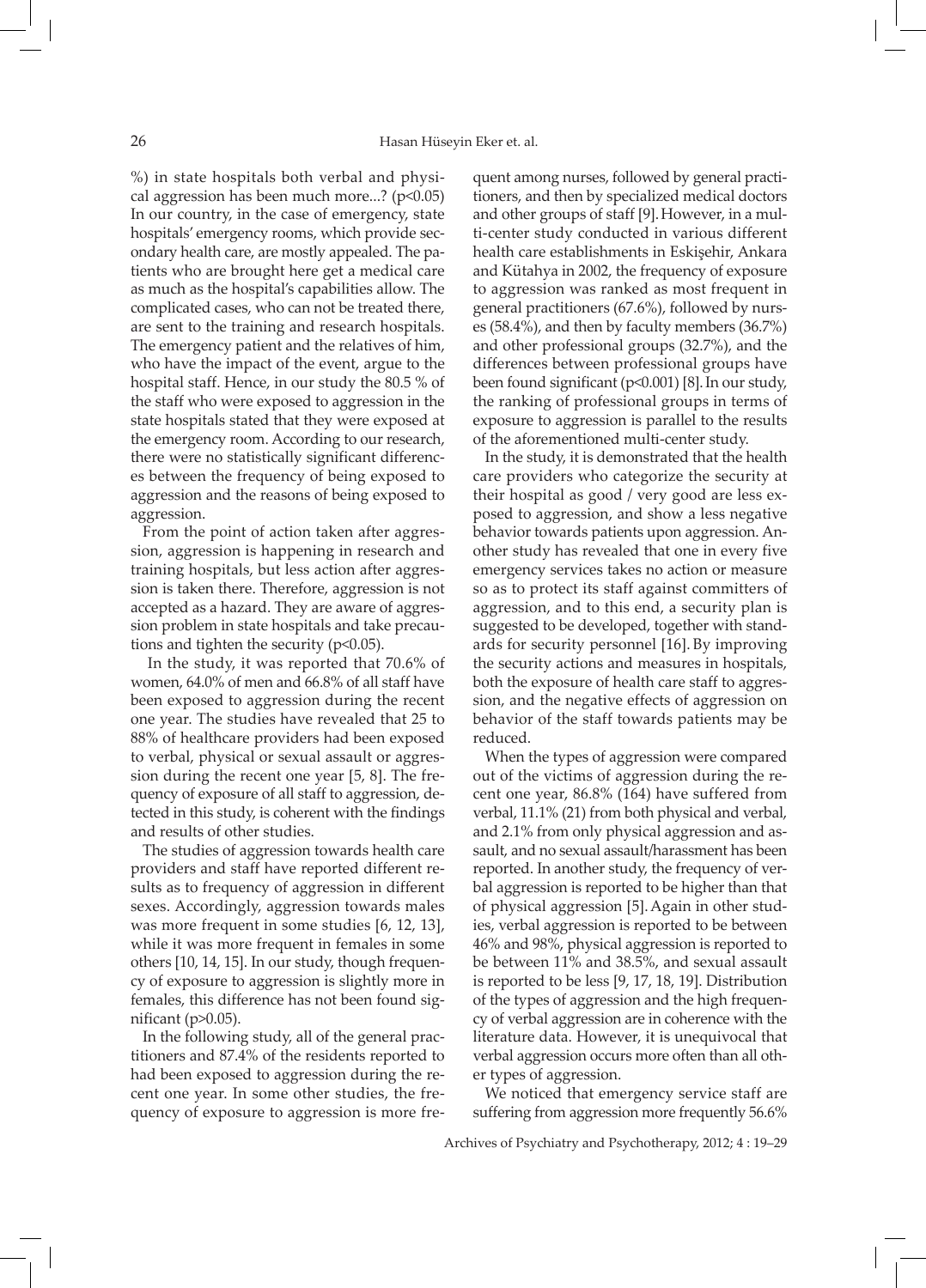(p<0.05). Both in studies covering all units of the hospital, and in studies conducted only in emergency units, the frequency of aggression is indicated to be higher in emergency services than any other units of a hospital [5, 8, 20]. Emergency services, being the loci of emergency interventions at all times, are full of stress for both emergency service staff and patients and their relatives. That is why acts of aggression are more frequently reported in emergency services than other units. In our study, the location of aggression and the frequency/rate of exposure to aggression were compliant with the findings and results of previous studies.

In the study, 42.1% (77) of the victims of aggression have suffered from aggression because of long waits for examination or queue problems, while 18% thereof have suffered from aggression because of lack of adequate physical conditions or spaces or health care personnel. Disrespectful behavior to patients, violence towards clients of health care settings especially in psychiatric institutions and not caring about the rule that first priority for health care providers is to protect rights of the patients, are present among the other reasons of violence towards health care providers. In a study on nurses, as for the causes of aggression, 67.4% of the responding nurses have mentioned about inadequate number of staff, and 40.0% thereof have cited the reason as failure to spend sufficient time for patients [21]. In a study covering pediatricians, the cause of aggression was stated as inadequate number of staff by 87.1% of the respondents [22]. On our side, the rate of the "inadequate number of staff' was lower than other studies among the causes of aggression. This may be due to the improvements in the physical conditions and spaces and the number of personnel in the state hospitals thanks to the recent policies of the Ministry of Health.

If we compare the committers of the aggression 60.3% of victims of aggression have suffered from aggression committed by patient relatives, 18% by patients and 2.6% by other health care providers. The committers of aggression are reported to be patient relatives most often, followed by patients jointly with patient relatives in the second rank, and patients themselves in the third rank [9, 23]. In a study conducted in Great Britain, 23% of victims of aggression among the

public hospital staff have been threatened behaviorally by patients, and 15.5% by patient relatives [24]. In our study, the health care staff reported that they have been exposed to aggression originating mostly from patient relatives.

In our study group, though 66.8% of the health care staff has been exposed to aggression during the recent one year, only 19% of them reported that their institution has taken some actions or initiated some proceedings upon aggression. The most commonly reported action (72.2%) is apologizing / conciliation. In another study, it was stated that only a small percentage of the acts of aggression in health care establishments is reported, and only severe incidents, such as injuries, are perceived and considered as aggression, and others are not reported at all [25]. In our study, actions have been taken only for  $1/5<sup>th</sup>$  of the victims of aggression, and great majority of such actions have been in the form of unrecorded apologizing and conciliation. This may be said to be related directly to affirmation and acceptance of aggression as a way of handling and resolution of problems in our social setting, and to failure in taking adequate dissuasive measures against aggression.

Negative effects of aggression on post-aggression behavior of victims towards patients are reported more often in females, residents, and the staff who have suffered from aggression 5 times or more during the recent one year, and the staff who categorize the security at their hospital as bad / very bad (p<0.05). As negative effects, the health care staff have mentioned most commonly (44.7%) about reduction in their communications with patients and their relatives. In a study on nurses, as post-aggression effects, 74.7% of the respondents have mentioned about dispiritedness, 63.5% about intensive stress, and 51.6% about fall in job productivity and efficiency, and 32.6% about negative effects on nursing care [21]. These results reveal a serious reduction in job productivity and efficiency and motivation of health care providers upon exposure to aggression at work.

#### **CONCLUSIONS**

Around  $1/3^{rd}$  of the health care providers reported that they had been exposed to aggres-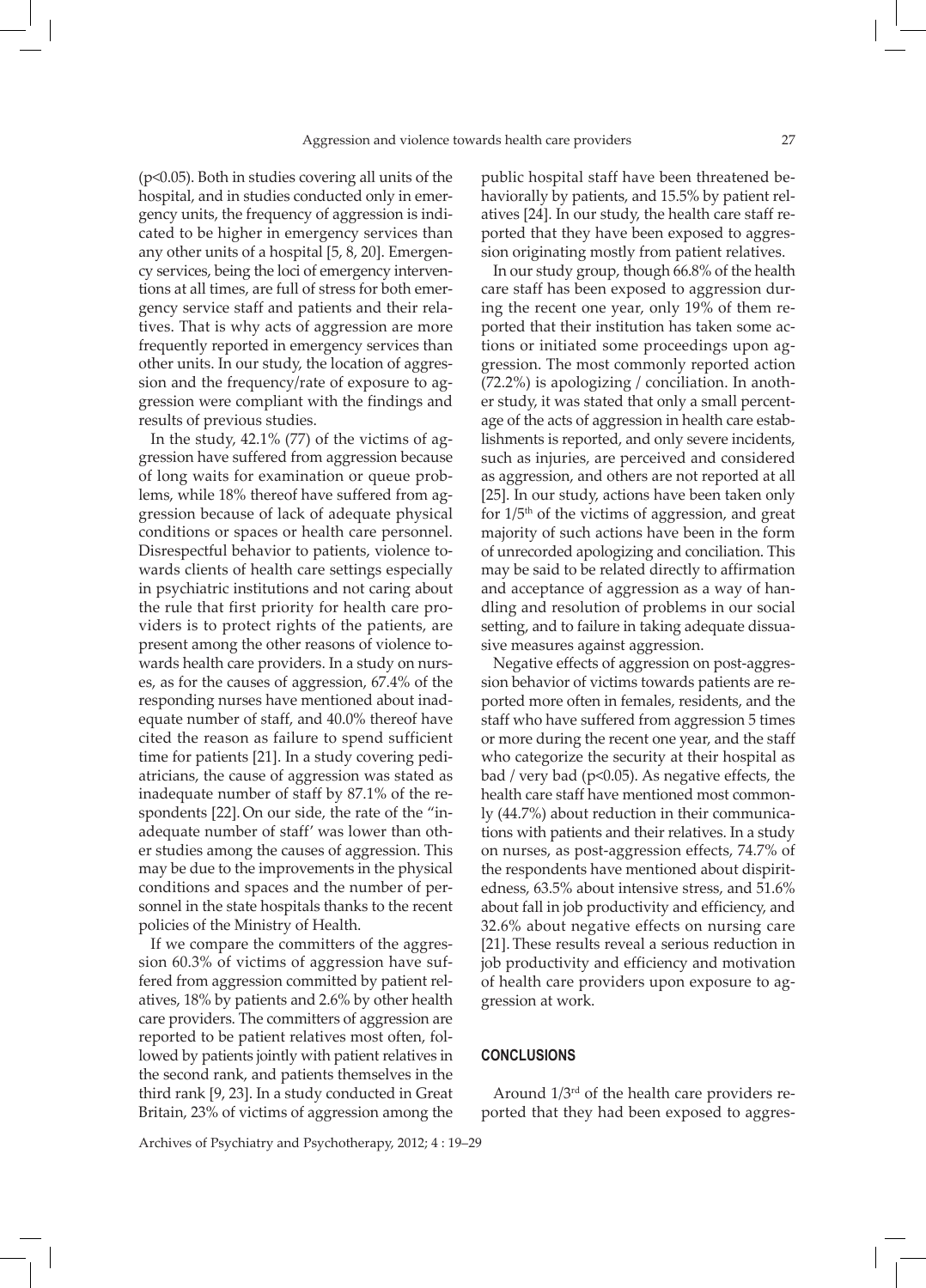sion at least once during the recent one year, and half of those exposed to aggression stated that their behavior towards patients has been negatively affected therefrom. As a conclusion, reduction of waiting time for examination, increase of number of personnel, improvement of physical conditions and security measures, and training of health care providers on their legal rights and on methods of protection from negative effects of aggression and aggression will surely make positive contributions to fall of the frequency of aggression at work and to resolution of this problem.

# **REFERENCES**

- 1. Pemberton MN, Atherton GJ, Thornhill MH. Aggression and aggression at work. Br Dent J. 2000; 28: 409–410.
- 2. Ness GJ, House A, Ness AR. Aggression and violent behaviour in general practice: population based survey in the North of England. BMJ. 2000; 320: 1447–1448.
- 3. WHO global consultation on violence and health. Violence: a public health priority (WHO/EHA/SPI.POA.2). Geneva: World Health Organisation, 1996.
- 4. Saines JC. Aggression and aggression in A&E. Recommendations for action. Accid Emerg Nurs. 1999; 7: 8–12.
- 5. Ölmezoğlu ZB, Vatansever K, Ergör A. Assessment of exposure to aggression in Health Care Workers of emergency and ambulance service (112) in Izmir Metropolitan. Community and Physician. 1999; 14: 420–425.
- 6. Schulte JM, Nolt BJ, Williams RL, et al. Aggression and threats of aggression experienced by public health fieldworkers. J Am Med Assoc. 1998; 280: 439–442.
- 7. Arnetz JE, Arnetz BB. Implementation and evaluation of a practical intervention programme for dealing with aggression towards health care workers. J Adv Nurs. 2000; 31: 668– 680.
- 8. Ayrancı Ü, Yenilmez Ç, Günay Y, et al. Frequency of exposure to aggression in various health institutions and in occupation groups. Anatolian Psychiatry Journal. 2002; 3: 147– 154.
- 9. Erkol H, Gökdoğan MR, Erkol Z, et al. Aggression and aggression towards health care providers-a problem in Turkey? J Forensic Leg Med. 2007; 14: 423–428.
- 10. OSHA. Elements of an aggression prevention program for health workers. U.S. Department of Labor, Occupational

Safety and Health Administration. J Health Prot Manage. 1997; 13: 60–75.

- 11. Findorff MJ, McGovern PM, Wall M, et al. Risk factors for work related aggression in a health care organization. Injury Prevention. 2004; 10: 296–302.
- 12. Büken B, Günay Y, Birincioğlu I, et al. Social evaluation towards victims and suspects being a part of battery. Bulletin of Forensic Medicine. 1997; 2: 131–134.
- 13. Aalund O, Danielsen L, Sanhueza RO, et al. Injuries due to deliberate aggression in Chile. Forensic Sci Int. 1990; 46: 189–202.
- 14. McNamara RM, Whitley TW, Sanders AB, et al. The extent and effects of abuse and harassment of emergency medicine residents. The SAEM In-service Survey Task Force. Acad Emerg. Med 1995; 2: 293–301.
- 15. LaMar WJ, Gerberich SG, Lohman WH, et al. Work-related physical assault. J Occup Environ Med. 1998; 40: 317– 324.
- 16. Keep NB, Glibert CP. How Safe is Your ED. Am J Nurs .1995; 95(9): 44–50.
- 17. Gökçe T, Dündar C. Frequency of exposure to aggression in doctors and nurses working in Samsun Neuropsychiatry Hospital and its affects on anxiety levels. Journal of University of Inonu Medical Faculty 2008; 15: 25–28.
- 18. Ergün FS, Karadakovan A. Aggression towards nursing staff in emergency departments in one Turkish city. Int Nurs Rev. 2005; 52: 154–160.
- 19. Gülalp B, Karcioğlu O, Köseoğlu Z, et al. Dangers faced by emergency staff: experience in Urban Centers in Southern Turkey. Journal of Ulus Trauma and Emergency Surgery. 2009; 15: 239–242.
- 20. Erickson L, William-Evans SA. Attitudes of emergency nurses regarding patient assaults. J Emerg Nurs. 2000; 26: 210– 215.
- 21. Fatma Taş F, Çevik Ü. The aggression exposure of pediatric nurses working in City of Konya. Journal of University of Ataturk Higher School of Nursery. 2006; 9(3): 9–12
- 22. Yavuz H, Keser M, Kartekin H. Aggression towards pediatrists in Turkey. Journal of Pediatry. 2002; 45: 293–229
- 23. Annagür B. Aggression towards health care workers: Risk factors, effects, evaluation and prevention. Current Approaches in Psychiatry. 2010; 2(2): 161–173.
- 24. Winstanley S, Whittington R. Aggression towards health care staff in a UK General Hospital: Variation among professions and departments. J Clin Nurs. 2004; 13: 3–10.
- 25. Barrett S. Protecting against workplace. Public Manag. 1997; 79: 9–12.